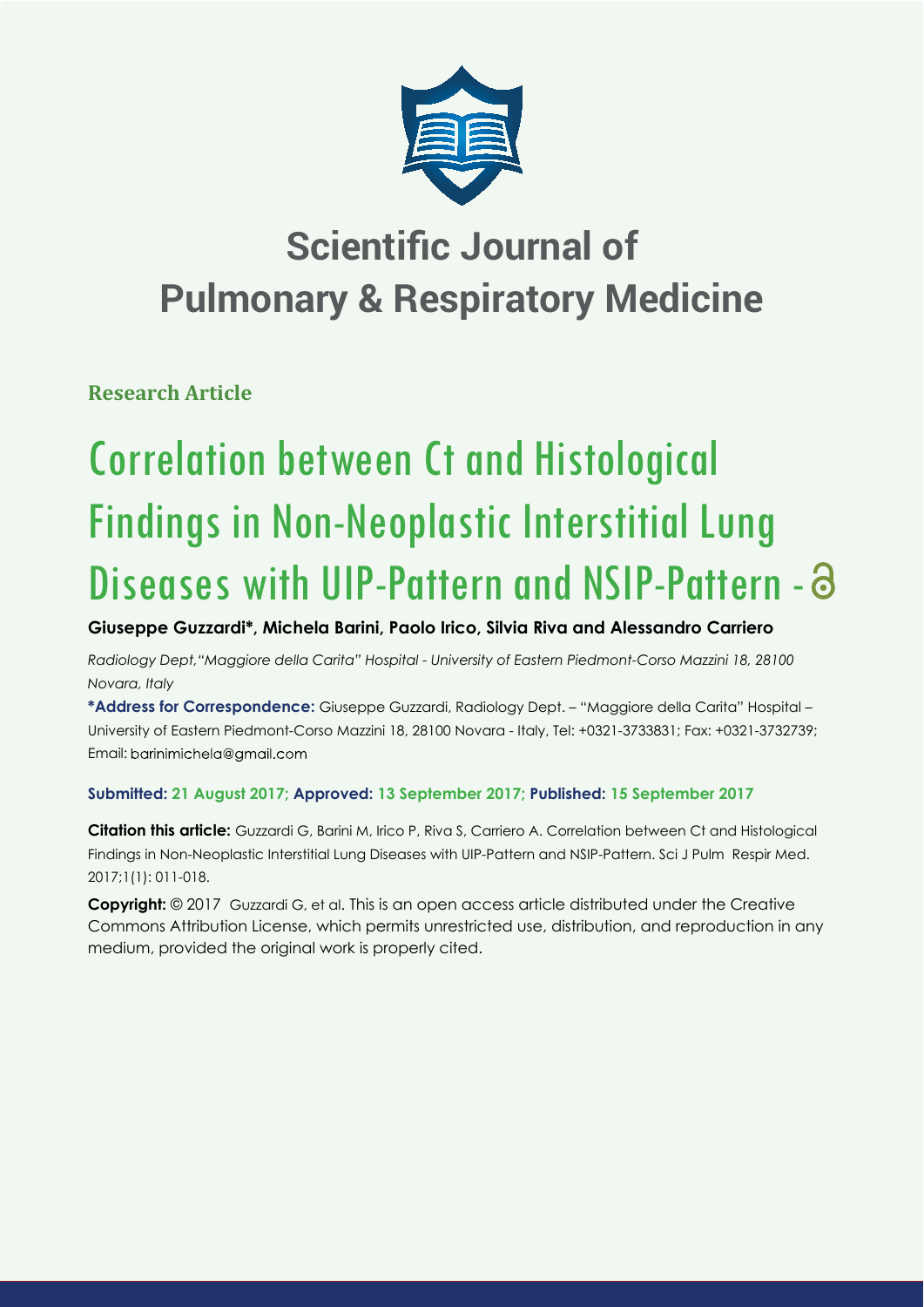#### **ABSTRACT**

**Purpose**: The aim of this study was to verify the correlations between Computed Tomography (CT) and histological findings in subjects with Interstitial Lung Disease (ILD) with a Usual Interstitial Pneumonia (UIP) or Non-Specific Interstitial Pneumonia (NSIP) pattern in order to obtain a level of reliable diagnostic confidence that would make it possible to avoid the need for a lung biopsy.

Materials and Methods: This retrospective study involved 11 patients with a CT and bioptic diagnosis of ILD (six males and five females aged 58-77 years) histologically divided into nine with a UIP pattern (six with idiopathic pulmonary fibrosis, two with chronic hypersensivity pneumonitis, and one with rheumatoid arthritis), and two with a NSIP pattern (one with idiopathic NSIP and one with scleroderma NSIP). The CT images of each subject were reviewed in order to evaluate the spatial distribution and type of lesions (e.g. reticulations, septal thickening, honeycombing, ground glass opacities and bronchiectasis), and the findings were then compared with the bioptic findings in order to see whether there were any correlations.

**Results**: In the subjects with a UIP pattern, the closest CT/biopsy correlations were reticulations and septal thickening (observed in 100% of the patients); the correlations of honeycombing (55%) and ground glass opacities (20%) were respectively moderate and poor. In the subjects with a NSIP pattern, the major finding was ground glass opacities.

**Conclusions:** In the case of patients with a correct clinical diagnosis whose radiological picture indicates "possible UIP", a confirmatory biopsy does not seem to be indicated. In patients with an NSIP pattern, a biopsy seems to be useful as this may be the initial manifestation of a UIP pattern.

**Keywords:** ILD; UIP; NSIP; Pulmonary Biopsy; Interstitial Lung Disease

#### **INTRODUCTION**

Idiopathic Interstitial Pneumonias (IIPs) include a heterogeneous group of non-neoplastic lung diseases in which the pulmonary interstitial is altered by various patterns of fibrosis and inflammation [1]. These alterations also usually involve the epithelial and endothelial linings of the peripheral airways, air spaces and blood vessels [1,2]. The recent classification by the American Thoracic Society (ATS)/ European Respiratory Society (ERS) from 2013, divides IIPs into: (1) chronic fibro sing IIPs, including Idiopathic Pulmonary Fibrosis (IPF) and Idiopathic Nonspecific Interstitial Pneumonia (NSIP); (2) smoking-related IIPs, including Respiratory Bronchiolitis– Associated Interstitial Lung Disease (RB-ILD) and Desquamative Interstitial Pneumonia (DIP); (3) acute or sub-acute IIPs, including Cryptogenic Organizing Pneumonia (COP) and acute interstitial pneumonia; and (4) rare IIPs, including lymphoid interstitial pneumonia and idiopathic pleuroparenchymal fibro elastics. The ATS/ERS 2013 update on IIPs also proposed a classification based on disease behavior because the IIPs represent a heterogeneous group of diseases with different prognoses [3].

#### **UIP PATTERN**

Most ILDs are inflammatory in nature, and the most frequent of these is Usual Interstitial Pneumonia (UIP) [4]; about half of the patients with UIP have the clinically idiopathic form called Idiopathic Pulmonary Fibrosis (IPF).

UIP has two fundamental histopathological signs [4]:

- Spatial heterogeneity: a patchy distribution of fibrosis with areas of dense parenchymal scarring alternating with less affected or normal areas;
- Temporal heterogeneity: areas of dense collagenous fibrosis (also known as "old fibrosis") alternating with areas of new fibrosis with fibroblastic foci.

#### **UIP pattern in patients with IPF**

IPF is the most common of the IIPs and is a progressive, chronic, and fibro sing lung disease of uncertain cause characterized by the histopathological pattern of Usual Interstitial Pneumonia (UIP). The prognosis is poor in most cases, with median survival ranging from 2.5 to 3.5 years. 3–5; however, progression can be variable, and although most patients have rapid progression, some patients remain fairly stable [5].

The UIP pattern is the substrate most frequently associated with IPF, a progressive ILD with a fibrotic evolution limited to the lungs that mainly occurs in older male patients (> 60 years), smokers or ex-smokers [4-7]. A diagnosis of IPF requires the exclusion of other forms of ILD associated with systemic diseases or environmental and/ or drug exposure [4-6].

CT manifestations of UIP pattern in IPF: 1) a distorted parenchymal architecture with reticular opacities and thickening of the inter lobularsepta; 2) bronchiectasis and traction bronchiectasis; 3) pseudo-cystic air spaces with a sub-pleural cobblestone-like distribution (known as honeycombing); and4) ground glass opacities [1]. These anomalies may be variously present and have a mainly basal and sub-pleural distribution [1,8]. If present, the ground glass opacities are generally limited and confined to basal sub-pleural areas of fibrosis unless the patients are seen during the course of an IPF exacerbation [4,10].

Histological characteristics of IPF: 1) a patchy sub-pleural and para-septal fibrosis, prevalently in the lower lobes, 2) fibroblastic proliferation (fibroblastic foci): interstitial swelling in the inter face between the fibrotic and normal parenchyma; these areas of "new fibrosis" coexist with the "old fibrosis" consisting of dense collagen deposits, and represent the temporal heterogeneity of the UIP pattern, 3) alveolar collapse caused by dense fibrosis and the formation of cystic spaces lined by type II hyperplastic pneumocytesor bronchiolar epithelium (honeycombing). Honeycombing is frequent even in the absence of the macroscopic honeycombing revealed by CT [4,12].

#### **UIP pattern in patients with CHP**

CHP (or extrinsic allergic alveolitis) is a form of ILDs caused by an anomalous immunological response to inhaled, mainly organic antigens in predisposed subjects  $[4,9,13]$ . The disease usually goesunrecognised but, depending on the frequency and intensity of antigen exposure, may be classified as acute, sub-acute or chronic, although the three forms may overlap both clinically and radio logically [9,14].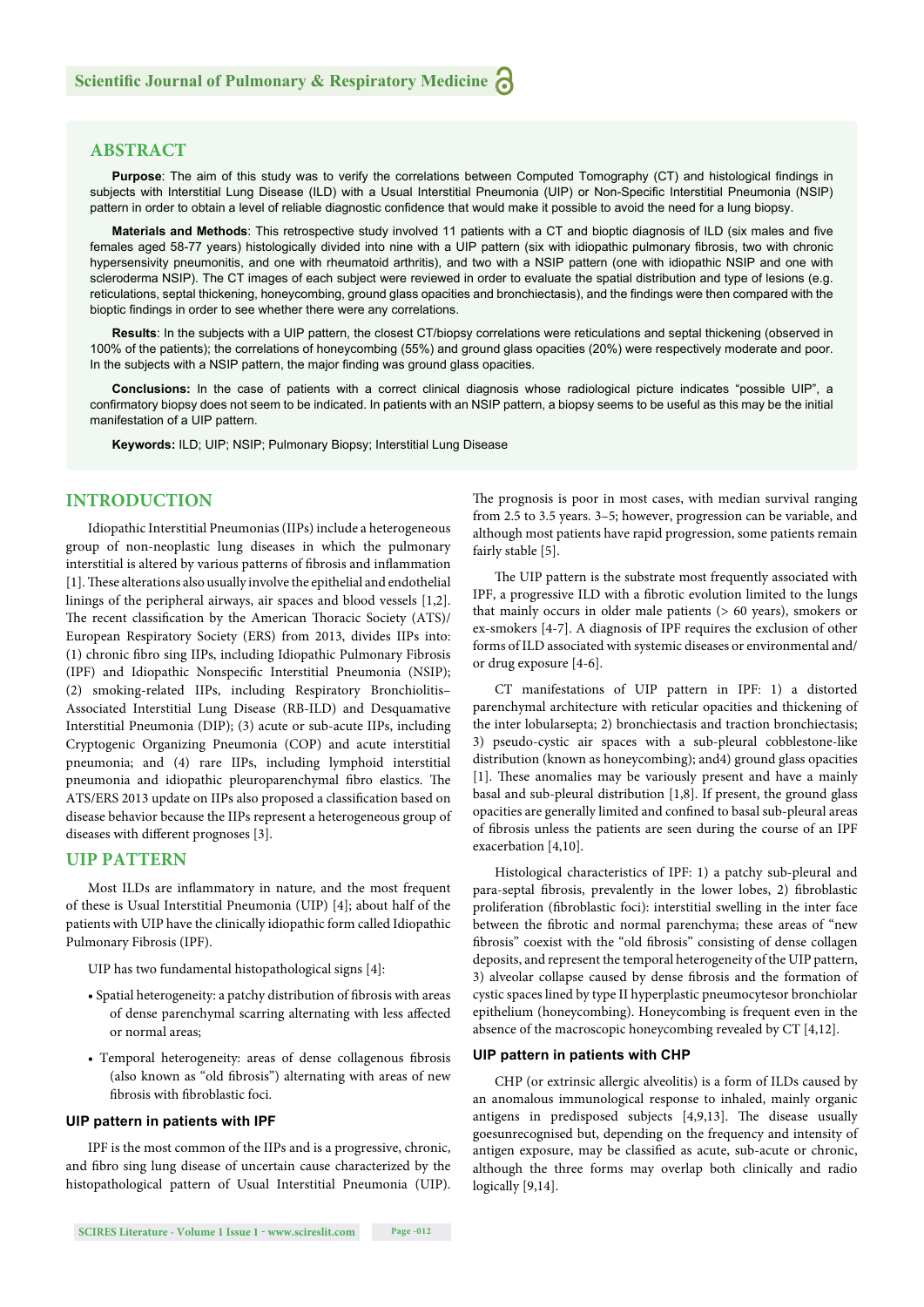CT manifestations of CHP: 1)a patchy or para-hilar distribution of fibrosis without a sub-pleural dominance of IPF; however, it may be prevalently sub-pleural in some cases [17], 2) honeycombing involving the lower lobes and, in 80% of cases, the simultaneous involvement of the upper lobes (predominant honeycombing in the upper lobes is a more characteristic finding of the UIP pattern in CHP [4,16]), 3)areas of air trapping that create a mosaic appearance (also called "mosaic attenuation") that is most clearly seen in scans recorded during maximum expiration and is due to underlying constrictive bronchiolitis [4,18]. However, in some cases, CHP may manifest itself with a UIP pattern that is totally indistinguishable from the alterations observed in IPF [4].

Histological characteristics of CHP pattern: 1) the predominance of a UIP pattern in the upper lobes; 2) giant cells or interstitial (not intra-alveolar) granulomas; 3) "bridging" fibrosis between the centrolobar and perilobar areas or between two adjacent centrolobar areas; and 4) the presence of inflammatory bronchiolitis with lymphoplasmacytic infiltration.

#### **UIP pattern in patients with Rheumatic diseases**

The Rheumatic Diseases (RDs) that are most frequently associated with pulmonary involvement are scleroderma, rheumatoid arthritis (RA), Systemic Lupuserythematosus (SLE), Sjögren's syndrome, polymyositis/dermatomyositis, all of which are potentially capable of generating widespread pulmonary fibrosis [21]. RA is the most common RD throughout the world, and is second only to scleroderma in the genesis of ILDs [4]. High titers of rheumatoid factor and cigarette smoking are acknowledged risk factors for the development of ILDs in RA patients [22]. RA can have a UIP or NSIP CT and histological pattern, but it is the RD that most frequently has a bioptic UIP pattern [4,23].

CT manifestations of pulmonary involvement in RDs: 1) fibrosis as UIP or NSIP pattern but, when it has the former, the prognosis seems to be better than in the case of UIP pattern IPF [4], 2) reticular opacities, 3) lobular distortion, 4) traction bronchiectasis or bronchiolectasis, 5) honeycombing: if is present, RDs may imitate IPF perfectly, particularly if there is no evidence of other pulmonary alterations secondary to the RD [4],however, in comparison with IPF, honeycombing is less represented and less severe; furthermore, areas of honeycombing in the anterior part of the upper lobe are more frequent in RDs than in IPF [23].

Generally, other radiological findings can suggest the diagnosis of UIP pattern in patients with RDs reference, such as a dilated "open" esophagus in scleroderma, rheumatoid nodules in RA, pleural or pericardial effusion in SLE and/or RA, follicular bronchiolitis/ lymphocytic interstitial pneumonia in RA and/or Sjögren's syndrome [16].

Histological characteristics of pulmonary involvement in RDs: 1) lymphoid hyperplasia, which is visible at low magnification, and inflammation (more represented in the UIP pattern of RDs than the UIP pattern of IPF) [4], 2) honeycombing, emphysema, fibroblastic foci (less represented in the UIP pattern of RDs than the UIP pattern of IPF)  $[4,24]$ , 3) pleural fibrosis.

#### **NSIP PATTERN**

The concept of NSIP emerged when it was discovered that a sub-group of subjects with an ILD of unknown etiology whose lung biopsies did not reveal the diagnostic characteristics of any other well-characterized interstitial disease [12].

NSIP is less common than UIP, but is still one of the most common interstitial pneumonias. Its incidence is nowadays unknown, with different reports ranging from 14 to 36 % of all IIPs [15-20].

It may be cellular or fibrotic depending on whether its etiology is idiopathic or secondarily associated with vascular collagenopathy, hypersensitivity pneumonitis, drug-induced toxicity, infections or immunodeficiency.

The patients presenting an NSIP pattern have an average age of 40-50 years, and are therefore younger than those with fibrotic UIP.

CT manifestations of NSIP pattern: 1) predominance of ground glass opacities, 2) traction bronchiectasis/bronchiolectasis: sign of fibrotic NSIP  $[11]$ , 3) reticular thickening  $[1]$ , 4) honeycombing (it's not frequent, tends to be limited, and is less extensive than in the case of UIP) [11]. The alterations are bilateral, symmetrical and subpleural [25]. However, in the case of fibrotic NSIP, a diagnostic lung biopsy may be necessary because fibrotic NSIP can be very similar to UIP in its early stages [11].

NSIP may be cellular or fibrotic [1]. Cellular NSIP is much less frequent than fibrotic NSIP but, in both cases, the histological pattern is characterized by the homogeneity of spatial and temporal alterations.

Histological characteristics of cellular NSIP pattern: 1) chronic mild to moderate interstitial inflammation; 2) hyperplasia of the type II pneumocystis, 3) absence of dense fibrosis.

Histological characteristics of NSIP fibrotic pattern: 1) chronic mild to moderate interstitial inflammation; 2) interstitial and septal fibrosis, but less extensive than in the case of UIP and temporally homogeneous, 3) few or no fibroblastic foci [1,11].

#### **MATERIALS AND METHODS**

The study population was selected from a histopathologic database containing patients who had under come to our observation in the period between January 2015 and January 2017. Inclusion criteria for entry to the study were patients who 1) had a multi detector CT examination performed and 2) had undergone diagnostic surgical lung biopsy (at our hospital or elsewhere) and had a histopathologic diagnosis of UIP or fibrotic NSIP within 3 months of the CT.

This pilot study retrospectively recruited 11 patients (six males and five females aged58-77 years) come to our observation in the period between January 2015 and January 2017.

The CT images of each patient were carefully reviewed with particular attention being given to the type and spatial distribution of the lesions: reticulations, septal thickening, honeycombing, ground glass opacities, thickened lesions and bronchiectasis.

The histological diagnosis were UIP in nine cases (six cases of IPF, two of CHP, and one of RA with a fibrotic evolution), and NSIP in two (one idiopathic and one scleroderma).

Subsequently, there view and bioptic findings relating to each subject were compared in order to verify their correlations.

The purpose of our study was to identify the correlations between histological findings and CT images in subjects with ILD with a UIPpattern or NSIP pattern in order to obtain a level of reliable diagnostic confidence that would make it possible to avoid the need for a lung biopsy.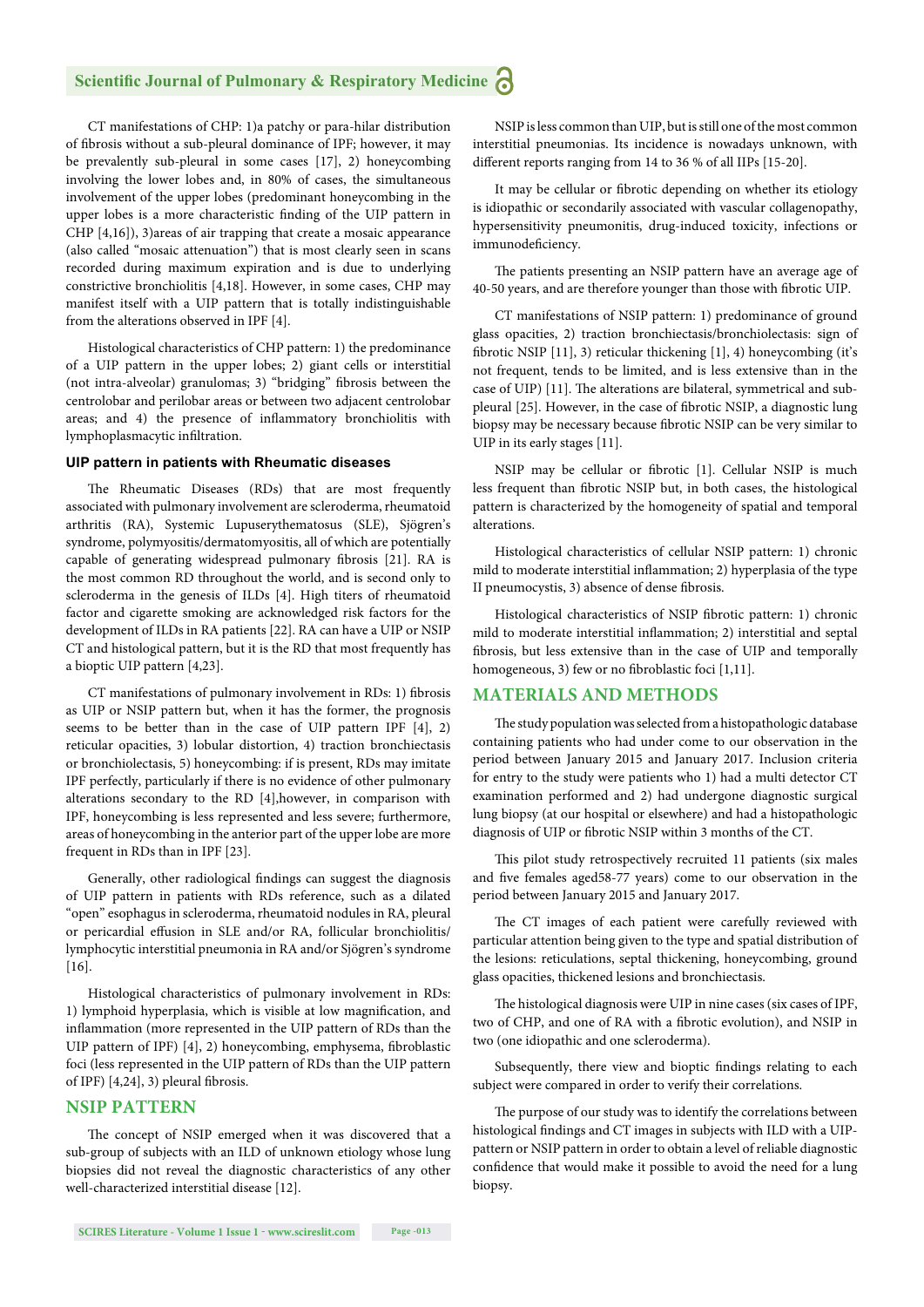#### **RESULTS**

None of the patients had a CT or bioptic picture of pulmonary exacerbation at the time they entered the study. The review of the CT images initially involved identifying the spatial localization of the parenchymal alterations (their apicobasalgradient and their uni- or bilateral nature), and then identifying and quantifying the type of lesion by assigning a score to each one [Table 1].

#### **UIP pattern**

As shown in table 1, all of the subjects characterized by a UIP pattern due to IPF or RA had bilateral and symmetrical pulmonary lesions distributed with an increase in gapicobasal gradient, except for patient UIP #1, whose lesions were prevalently (but not exclusively) unilateral. In the patients whose UIP pattern was due to CHP, the apicobasal gradient was less maintained because the upper and lower lobes were both involved; furthermore, the alterations in patient UIP #8 had a widespread patchy distribution. In line with previously published data, the differences in the spatial distribution of the lesions proved to be a CT criterion distinguishing a UIP pattern due to IPF from the UIP patterns of a different nature  $[1,4,11,17,23]$ .

Table 1 also shows that the main alterations in all of our patients were prevalently sub-pleural reticular alterations and septal thickening associated with traction bronchiectasis and bronchiolectasis; the only patient who also had peri-hilaralterations was patient UIP #8. Honeycombing was less frequent: it was observed in only five (55%) of the nine patients, and was quantitatively variable. However, this is not surprising insofar as it has been previously demonstrated that there is a form of microscopic honeycombing that can be seen in biopsy specimens, and is presumably an initial manifestation of macroscopic honeycombing [4,12].

The finding of ground glass opacities was also scarcely and variably represented.

Once again, it was observed in only five (55%) of the nine patients,

two of whom did not show honeycombing. Ground glass opacities are considered a sign of air space disease and may be present in patients with a UIP pattern, it typically increase in the case of exacerbations, and are due to an overlapping pulmonary infection (i.e. an acute IPF exacerbation) [4,11].

The spatial distribution of the alterations, the prevalence of reticulations, septal thickening and traction bronchiectasis, and the relative absence of ground glass opacities therefore seem to be consistent with a CT UIP pattern.

Each of the nine patients underwent a double trans-thoracic biopsy at the site in which the CT-revealed lesions were most representative. All of the samples showed various degrees of fibrosis depending on the patient, and the histological results corresponded to the CT findings.

The biopsies revealed microscopic distortion of parenchymal architecture mainly caused by collagenous fibrosis of the interstitium and inter lobar septa. Particularly in the patients with IPF, this fibrosis was heterogeneous spatially (with dense areas of collagen and fibrosis alternating with relatively normal areas) and temporally, with collagenous areas of old fibrosis and are as of new fibrosis and abundant fibroblastic foci. The subjects with IPF showed the highest percentage of fibroblastic foci, whereas the percentage was clearly less in the subjects with CHP and RA. The entity of fibroblastic foci is important for distinguishing a UIP pattern due to IPF from a UIP pattern due to other conditions.

Furthermore, a recent study by Walsh et al. has shown that the entity of the focicorrelates with the entity of bronchiectasis, and both are considered to be predictors of mortality in subjects with IPF [26].

The biopsies also revealed a quantitative correlation with the CT findings insofar as the biopsies performed at the sites of reticulations and septal thickening classified as " $++$ " in the CT images (i.e. widely represented) revealed an abundance of interstitial and septal fibrosis.

The patchy appearance was less represented in the patients with

| Table: 1                |                                                |                                |                                  |                      |                                  |                                             |                                  |
|-------------------------|------------------------------------------------|--------------------------------|----------------------------------|----------------------|----------------------------------|---------------------------------------------|----------------------------------|
| Subject                 | Alteration<br>gradient                         | <b>Bilateral</b><br>alteration | Reticular<br>Opacities           | Septal<br>thickening | Macroscropic honey<br>combing    | <b>Bronchi</b><br>Ectasis/bronchiol ectasis | Ground glass<br>opacities        |
| UIP#1<br>(IPF)          | Apicobasal                                     | Right<br>prevalence            | $^{++}$                          | $^{+++}$             | $\begin{array}{c} + \end{array}$ | $^{++}$                                     | $\begin{array}{c} + \end{array}$ |
| UIP#2<br>(IPF)          | Apicobasal                                     | yes                            | $^{+++}$                         | $^{+++}$             | $^{+++}$                         | $^{++}$                                     | $++$                             |
| UIP#3<br>(IPF)          | Apicobasal                                     | yes                            | $^{++}$                          | $^{++}$              | $\ddot{}$                        | $^{+++}$                                    |                                  |
| <b>UIP#4</b><br>(IPF)   | Apicobasal                                     | yes                            | $^{+++}$                         | $^{+++}$             |                                  | $^{+++}$                                    |                                  |
| <b>UIP#5</b><br>(IPF)   | Apicobasal                                     | yes                            | $^{++}$                          | $^{++}$              |                                  | $^{+++}$                                    |                                  |
| <b>UIP#6</b><br>(IPF)   | Apicobasal                                     | yes                            | $^{+++}$                         | $^{+++}$             | $++$                             | $^{+++}$                                    |                                  |
| <b>UIP#7</b><br>(CHP)   | Diffuse upper<br>and lower lobe<br>alterations | yes                            | $^{++}$                          | $+++$                |                                  | $^{++}$                                     | $++$                             |
| <b>UIP#8</b><br>(CHP)   | <b>Diffuse</b><br>Patchy alterations           | yes                            | $^{++}$                          | $^{+++}$             | ++(Upper lobes also)             | $^{++}$                                     | $\ddot{}$                        |
| <b>UIP#9</b><br>(RA)    | Apicobasal                                     | yes                            | $++$                             | $++$                 |                                  |                                             | $\begin{array}{c} + \end{array}$ |
| NSIP#1<br>(Scleroderma) | Apicobasal                                     | yes                            |                                  |                      |                                  |                                             | $^{+++}$                         |
| NSIP#2<br>(idiopathic)  | Apicobasal                                     | Left Prevalence                | $\begin{array}{c} + \end{array}$ |                      |                                  | $\ddot{}$                                   | $^{++}$                          |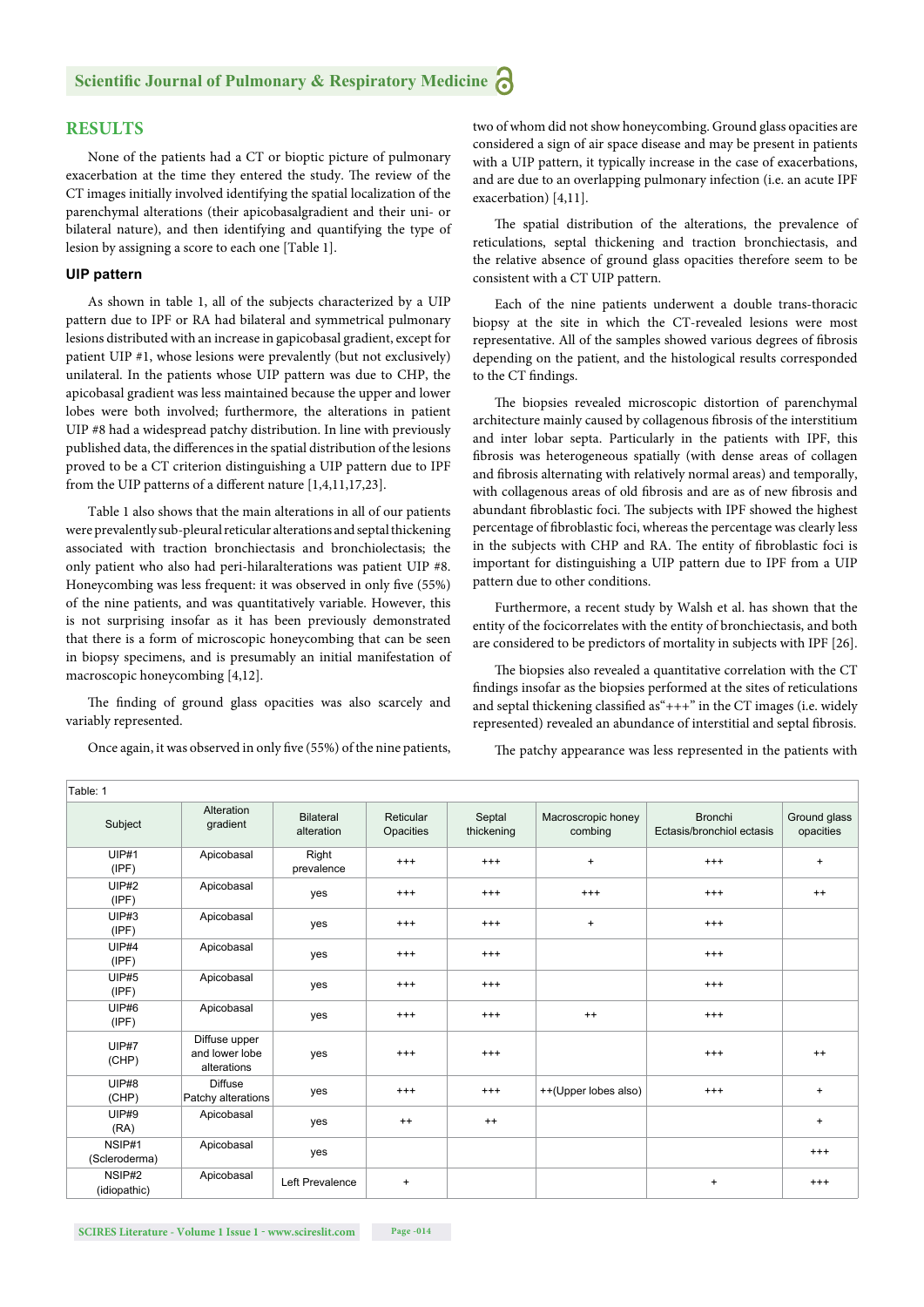

**Figure 1:**CT of patient UIP #2. A) Axial scan of the lung base clearly showing that that the distorted, parenchymal architecture is characterised by septal thickening, pseudo-cystic areas (due to the presence of traction bronchiectasis and areas of honeycombing), and ground glass opacities. B) Coronal reconstruction showing the apico-basal gradient of the alterations. C-D) Biopsies of the same patient showing a patchy appearance, with evidence of fibroblastic foci and microscopic honeycombing.



**Figure 2:** CT of patient UIP #8 with CHP. Axial scans of the middle (A) and lower fields (B) showing a patchy bilateral distortion of pulmonary architecture characterised by advanced stage fibrosis with reticulations, septal thickening and traction bronchiectasis. Image A) also shows honeycombing involving the anterior portions of the right upper lobe and, on the right, a post-bioptic layer of iatrogenic pneumothorax. Biopsy of patient UIP #8 with HP.



**Figure 3:** Biopsy of patient UIP #8 with CHP showing interstitial lymphocytic infiltration with evidence of granuloma.



**Figure 4:** A) CT of patient UIP #9 with RA and pulmonary involvement. Axial scans of the medio-basal fields showing a predominance of reticulations and septal thickening associated with some ground glass opacities in the fibrosis, and no honeycombing. The CT picture seems to be indistinguishable from an imtermediate form of UIP due to IPF. B) Biopsies of patient UIP #9 showing sparse areas of lymphoid hyperplasia.



**Figure 5:** CT of patients NSPI #1 and NSIP #2. Axial scans of the lung base show two different NSIP Patterns: A) In patient NSPI #1, the alterations were exclusively of the ground glass type; the patient also had an open esophagus (a characteristic finding in the case of scleroderma). (B) Patient NSIP #2 showed a more fibrotic form NSIP, with reticulations and traction bronchiolectasis. The biopsies of patient NSIP #1 (C) showed homogeneous cell infiltration in the alveolar septa, typical of an NSIP-pattern. The biopsies of patient NSIP #2 (D) showed homogeneous alveolar septum fibrosis and chronic inflammation with a scarcity of normal pulmonary parenchyma.



Figure 6: CT of patient NSIP #2. A) Axial scan of the middle fields in unexacerbated NSIP; note the subtle sub-pleural sparing in the posterior portions of the lung. B) Axial scan at the same level of the A B middle fields as that shown in A in exacerbated NSIP; note the increase in the infectious ground glass areas that overlap the pre-existing fibrotic ground glass areas that can no longer be distinguished.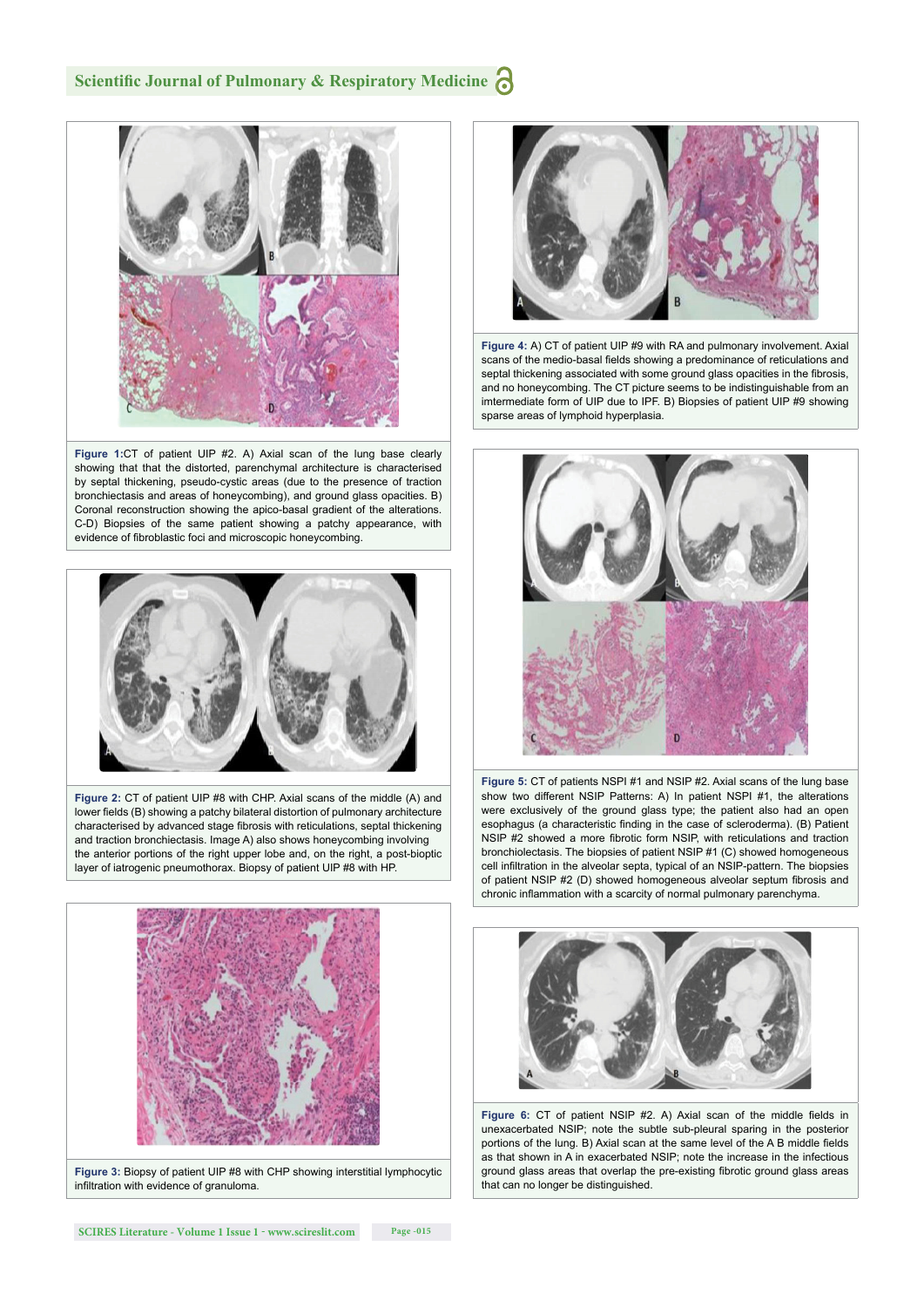CHP or RA, but their biopsies nevertheless revealed the presence of ancillary findings that allowed the differential diagnosis of the UIP patterns. The two patients with CHP had granulomatous-like, plurinucleate giant cells in the interstitium, a finding that favoured the interpretation of a UIP pattern due to CHP. Furthermore, patient UIP #8 was a farm worker, and would therefore have come into contact with numerous antigens. On the other hand, patient UIP #7 was a teacher and apparently not subject to antigen exposure, and so the diagnosis made on the basis of the combined CT and bioptic findings was UIP due to CHP caused by a currently unknown antigen.

In the RA patient with lung disease, the inflammatory lymphoid infiltrate was more marked than in the case IPF with some follicular aggregates, a finding that suggested UIP due to RA.

The macroscopic honeycombing observed in some patients was bioptically confirmed by the finding of epithelium-lined cystic spaces in bronchiolar metaplasia and hypertrophic type II pneumocytes. In the patients without any signs of macroscopic honey combing, the biopsies showed microscopic honeycombing that is apparently not revealed by CT.

It is worth mentioning that the histological counterpart of ground glass opacities was only found in the case of patient UIP #2, who showed thickening of the inter-alveolarsepta. We believe that there may be two reasons for this: 1) that the bioptic samples of the remaining patients did not include any of the relatively few ground glass areas; or 2) that they were histologically "hidden" by other much more representative alterations. It can therefore be concluded that, in the case of a UIP pattern, there is a real correlation between the CT images of ground glass opacities and histological findings only when the opacities are highly represented and are not obscured by other adjacent findings such as reticulations, thickening and honeycombing.

#### **NSIP Pattern**

As shown in table 1, the pulmonary lesions in the two subjects with an NSIP pattern were distributed with an increasing apicobasal gradient, and were bilateral and symmetrical, although patient NSIP #2 showed the relative prevalence of the left side. They both showed mainly ground glass opacities that were particularly clear in subpleural regions. Among the ground glass alterations in the lower lobes, patient NSIP #2 also showed some sub-pleural reticulations and traction bronchiolectasis, butto a lesser extent than in the case of the UIP pattern. In the same patient, it seemed to be possible to see some sparing of the immediately sub-pleural portions of the lungs.

Neither of them showed sub-pleural pseudo cystic lesions due to macroscopic honeycombing, but patient NSIP #1 had an open esophagus as ancillary finding. Our review of the spatial distribution and prevalent type of CT alterations, such as the abundance of ground glass areas and the relative scarcity of reticulations/septal thickening and honeycombing, seemed to match published descriptions of the NSIP pattern, including one with a suspected fibrotic evolution.

Both patients underwent double trans-thoracic biopsy sampling of the sites in which the CT lesions were most representative. Microscopy did not reveal any of the marked fibrotic distortion of the parenchymal architecture typical of the UIP pattern. The samples of both patients showed that the predominant alteration was inter-alveolar septal fibrosis accompanied by moderate lymphoid infiltration. At the time of biopsy, there were no signs of exacerbation, capillary congestion or endo-alveolar exudate/transudate, and so the ground glass opacities revealed by CT seemed to be due to the interalveolar septal fibrosis. Patient NSIP #2 showed mild collagenous fibrosis of the interstitium and inter-lobar septa, which explains the more fibrotic CT picture. However, neither of the patients had fibroblastic foci of new fibrosis, and therefore lacked the temporal histological heterogeneity of the UIP pattern.

Further confirmation that ground glass opacities indicating air space disease may underlie inter-alveolar septal fibrosis is the fact that patient NSIP #2 developed an exacerbation of NSIP two months later. The CT examination performed at the time showed areas in the middle and lower fields with fibrotic alterations, and an increase in reticular/septal thickening and ground glass opacities. These new alterations overlapped and the obscured the preceding areas of NSIP. A follow-up CT scan one year later showed a return to the pre-exacerbation situation with new evidence of the previous areas of fibrosis. It can be reasonably concluded that, in the absence of signs of an exacerbation, the ground glass opacities are attributable to inter-alveolar septal fibrosis. However, in the presence of reticular thickening and/or ground glass opacities due to fibrosis, CT alone is not capable of differentiating the contribution of fibrosis from that of the other component because, as in our case, the may co-exist.

#### **DISCUSSION**

The results of this study indicate that the main correlations between CT and biopsy findings in patients with a UIP pattern are the alterations that appear as reticular opacities and septal thickening. These two alterations were confirmed by a subsequent biopsy in all nine patients with a UIP pattern, and identified as collagenous fibrosis of the interstitium and inter-lobar septa. CT therefore seems to be sensitive in detecting such fibrotic alterations. Within the fibrosis, one element highlighted by the biopsies is the finding of fibroblastic foci, the presence and number of which distinguished a UIP pattern due to IPF from one of a different nature.

There was a weaker correlation with the honeycombing alterations visible in the CT scans of five of the patients with a UIP pattern (55%) insofar as the biopsies showed there is a form of microscopic honeycombing that cannot detected by means of CT. The absence of honeycombing on a CT scan should therefore not exclude the suspicion of UIP. On the other hand, radiological and histological evidence of honeycombing should not give rise to the error of presuming that the UIP pattern is due to IPF insofar as honeycombing can be the consequence of non-IPF fibrosis.

Particular consideration needs to be given to the finding of ground glass opacities in the context of the two patterns. Five of our nine patients with a UIP pattern (55%) showed ground glass opacities, but these correlated with histological findings only in the case of the patient in whom they were most widespread  $(1/5 = 20\%).$ As mentioned above, this may have been due to bioptic sampling bias or because the opacities were hidden by other, more widespread lesions during the histological analysis. This is supported by the fact that there was a correlation between the CT and histological findings (intra-alveolar septum fibrosis) in the two patients with an NSIP pattern, in both of whom ground glass opacities were extensively represented and the other alterations (reticulations, septal thickening and honeycombing) were substantially absent.

It was also found that CT was not very specific for this finding as it cannot differentiate the various components involved the ground glass appearance. In the absence of signs of exacerbation,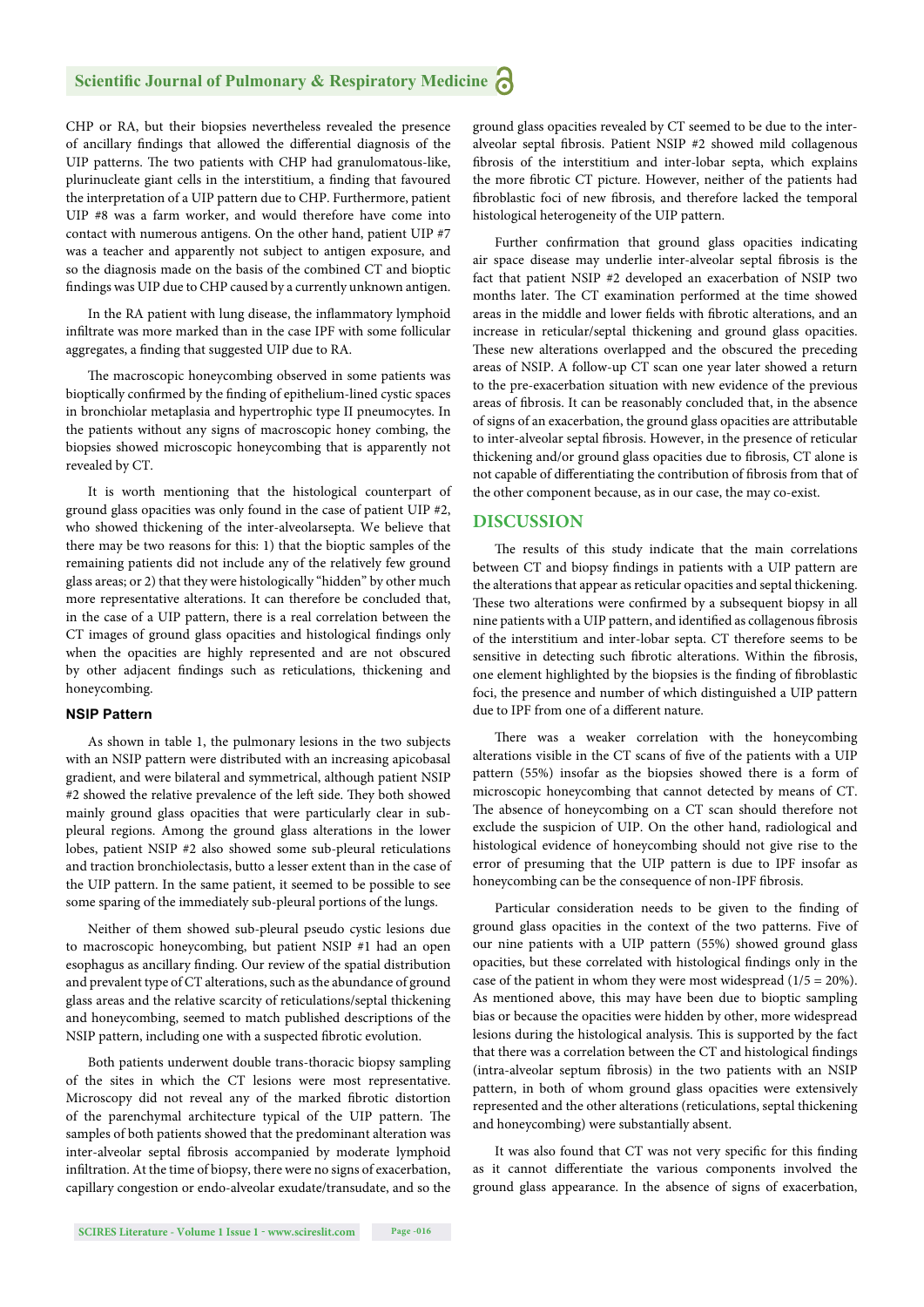diagnosis may be aided by ancillary findings such as reticulations and, particularly, bronchiectasis/bronchiolectasis within the area of the ground glass opacities, which should give rise to the suspicion of fibrosis. Inpatients with exacerbations, it is not possible to distinguish ground glass opacities due to fibrosis from those due to intra-alveolar inflammation, and so subsequent follow-up is essential. On the basis of our findings, the gold standard when interpreting a fibrotic pattern requires a multidisciplinary clinical, radiological and histological approach, which is essential for correctly defining the nature of a UIP or NSIP pattern. However, in the case of patients with a correct clinical diagnosis whose radiological picture indicates "possible UIP", a confirmatory biopsy does not seem to be indicated. This is in line with previously findings showing that CT alone is sufficient for making an accurate diagnosis of IPF in 70-100% of patients with a UIP pattern in an appropriate clinical context [9,11], and diagnostic accuracy increases to 90-100% when all of the elements of UIP are present, particularly honeycombing, which is the major predictor of [9,27]. On the other hand, a biopsy is necessary in cases in which the clinical diagnosis is doubtful and/or the radiographic findings are not decisive, as in the case of patients with an NSIP pattern insofar as this may be the initial form of a UIP pattern. In such cases a biopsy is indicated above all a means of searching for ancillary histological findings that may be capable of guiding the differential diagnosis of the ILDs that present a UIP or NSIP pattern.

#### **CONCLUSIONS**

The findings of this pilot study indicate a correlation between CT and bioptic findings in patients with a UIP pattern, especially in the case of reticular alterations and septal thickening; consequently, in patients with a correct clinical diagnosis whose radiological picture indicates "possible UIP", a confirmatory lung biopsy does not seem to be indicated. In patients with an NSIP pattern, it can be said that, even in the case of a correct clinical diagnosis, a lung biopsy seems to be useful insofar as an NSIP pattern can be the initial manifestation of a UIP pattern.

#### **REFERENCES**

- 1. Wittram C, Mark EJ, McLoud TC. CT-Histologic Correlation of the ATS/ERS 2002 Classification of Idiopathic Interstitial Pneumonias. RadioGraphics. 2003; 23: 1057-1071. https://goo.gl/McNMbQ
- 2. Cushley MJ, Davison AG, du Bois RM. The diagnosis, assessment and treatment of diffuse parenchymal lung disease in adults. Thorax*.* 1999; 54: 1-28. https://goo.gl/2ctrtH
- 3. Sverzellati N, Lynch DA, Hansell DM, Johkoh T, King TE Jr, Travis WD. American Thoracic Society-European Respiratory Society Classification of the IdiopathicInterstitial Pneumonias: Advances in Knowledge since 2002. Radiographics. 2015; 35: 1849-1871. https://goo.gl/fX2wZh
- 4. Smith M, Dalurzo M, Panse P, Parish J, Lesli K. Usual interstitial pneumoniapattern fibrosis in surgical lung biopsies. Clinical, radiological and histopathological clues to aetiology. J ClinPathol*.* 2013; 66: 896-903. https://goo.gl/SzXMN1
- 5. Kusmirek JE, Martin MD, Kanne JP. Imaging of Idiopathic Pulmonary Fibrosis. RadiolClin North Am*.* 2016; 54: 997-1014. https://goo.gl/8itWv8
- 6. Gruden J, Prasad P, Leslie KO, Tazelaar HD, Colby TV. UIP diagnosed at surgical lung biopsy, 2000-2009: HRCT patterns and proposed classification system. AJR Am J Roentgenol. 2013; 200: 458-467. https://goo.gl/CUZjRM
- 7. MacDonald SL, Rubens MB, Hansell DM, Copley SJ, Desai SR, Du Bois RM, et al. Nonspecific interstitial pneumonia and usual interstitial pneumonia: comparative appearances at and diagnostic accuracy of thin-section CT. Radiology. 2001; 221: 600-605. https://goo.gl/VgaMi7
- 8. Wuyts WA, Cavazza A, Rossi G, Bonella F, Sverzellati N, Spagnolo P. Differential diagnosis of usual interstitial pneumonia: when is it truly idiopathic? Eur Respir Rev. 2014; 23: 308-319. https://goo.gl/CCL2S5
- 9. Glazer SC, Rose CS, Lynch DA. Clinical and radiologic manifestations of hypersensitivity pneumonitis. J Thorac Imaging*.* 2002; 17: 261-272. https://goo.gl/mmdLhk
- 10. Costabel U, Bonella F, Guzamn J. Chronic hypersensitivity pneumonitis. Clin Chest Med*.* 2012; 33: 151-163. https://goo.gl/SCELRg
- 11. Vourlekis JS, Schwarz MI, Cherniack RM, Curran Everett D, Cool CD, Tuder RM, et al. The effect of pulmonary fibrosis on survival in patients with hypersensitivity pneumonitis. Am J Med. 2004; 116: 662-668. https://goo.gl/9yRCh1
- 12. Hwang JH, Misumi S, Sahin H, Brown KK, Newell JD, Lynch DA. Computed tomographic features of idiopathic fibrosing interstitial pneumonia: comparison with pulmonary fibrosis related to collagen vascular disease. J Comput Assist Tomogr. 2009; 33: 410-415. https://goo.gl/Q8z3Tx
- 13. Lynch DA, Newell JD, Logan PM, King TE JR, Muller NL. Can CT distinguish hypersensitivity pneumonitis from idiopathic pulmonary fibrosis? AJR Am J Roentgenol. 1995; 165: 807-11. https://goo.gl/a43G1V
- 14. Silva CI, Chrug A, Muller NL. Hypersensitivity pneumonitis: spectrum of highresolution CT and pathologic findings. AJR Am J Roentgenol. 2007; 188: 334-44. https://goo.gl/hCR3bm
- 15. Palmucci S, Roccasalva F, Puglisi S, Torrisi SE, Vindigni V, Antonellamauro L. Clinical and radiological features of idiopathic interstitial pneumonias (IIPs): a pictorial review. Insights Imaging. 2014; 5:347-364. https://goo.gl/G8jey
- 16. Akashi T, Takemuta T, Ando N, Eishi Y, Kitagava M, Takizawa M, et al. Histopathologic analysis of sixteen autopsy cases of chronic hypersensitivity pneumonitis and comparison with idiopathic pulmonary fibrosis/usual interstitial pneumonia. Am J ClinPathol. 2009; 131: 405-415. https://goo.gl/hj4ZBY
- 17. Myers JL. Hypersensitivity pneumonia: the role of lung biopsy in diagnosis and management. Mod Pathol. 2012; 25: S58–67. https://goo.gl/Ai7vze
- 18. Takemura T, Akashi T, Ohtani Y, Inase N, Yoshizawa Y. Pathology of hypersensitivity pneumonitis. CurrOpinPulm Med. 2008; 14: 440–454. https://goo.gl/tY1ji3
- 19. Churg A, Muller NL, Flint J, Wright JL. Chronic hypersensitivity pneumonitis. Am J Surg Pathol. 2006; 30: 201–208. https://goo.gl/V4Ah1e
- 20. WenBinXu, Yi Xiao, HongRui Liu, MingWei Qin, WenJieZheng, JuHong Shi. Nonspecific interstitial pneumonia: clinical associations and outcomes. **BMC** *Pulm Med.* 2014; 14: 175. https://goo.gl/LYQC66
- 21. Churg A, Sin DD, Everett D, Brown K,Cool C. Pathologic patterns and survival in chronic hypersensitivity pneumonitis. *Am J SurgPathol*. 2009; 33: 1765–1770. https://goo.gl/YHXpRbTakemura T, Akashi T, Kamiya H, Ikushima A, Ando T, Oritsu M, et al. Pathological differentiation of chronic hypersensitivity pneumonitis from idiopathic pulmonary fibrosis/usual interstitial pneumonia. Histopathology. 2012; 61: 102-35. https://goo.gl/WnwLy4
- 22. Schenider F, Gruden J, Tazelaar HD, Lesliko KO.Pleuropulmonary pathology in patients with rheumatic disease. *Arch Pathol Lab Med.* 2012; 136: 1242–1252. https://goo.gl/xMmdLc
- 23. Saag KG, Kolluri S, Koehnke RK, Georgou Ta,Rachow JW,Hunninghake GW. Rheumatoid arthritis lung disease. Determinants of radiographic and physiologic abnormalities. Arthritis Rheum*.*1996; 39: 1711–1719. https://goo.gl/ZEpq2x
- 24. Aquino SL, Webb NM, Golden J. Bronchiolitis obliterans associated with rheumatoid arthritis: findings on HRCT and dynamic expiratory CT. J Comput Assist Tomogr*.* 1994; 18: 555-558. https://goo.gl/QhuJpG
- 25. Walsh SL, Wells AU, Sverzellati N, Deveraj A, von der Thusen J, Yousem SA, et al. Relationship between fibroblastic foci profusion and high resolution CT morphology in fibrotic lung disease. BMC Med. 2015; 13: 241. https://goo.gl/3h8Yf8
- 26. Kim EJ, Collard HR, King TE Jr. Rheumatoid arthritis-associated interstitial lung disease: the relevance of histopathologic and radiographic pattern. Chest. 2009; 136:1397–405. https://goo.gl/ACBhax
- 27. Lee HK, Kim DS, Yoo B, Seo JB, Rho JY, Colby TV, et al. Histopathologic pattern and clinical features of rheumatoid arthritisassociated interstitial lung disease. Chest. 2005; 127: 2019–2027. https://goo.gl/LtzXDs